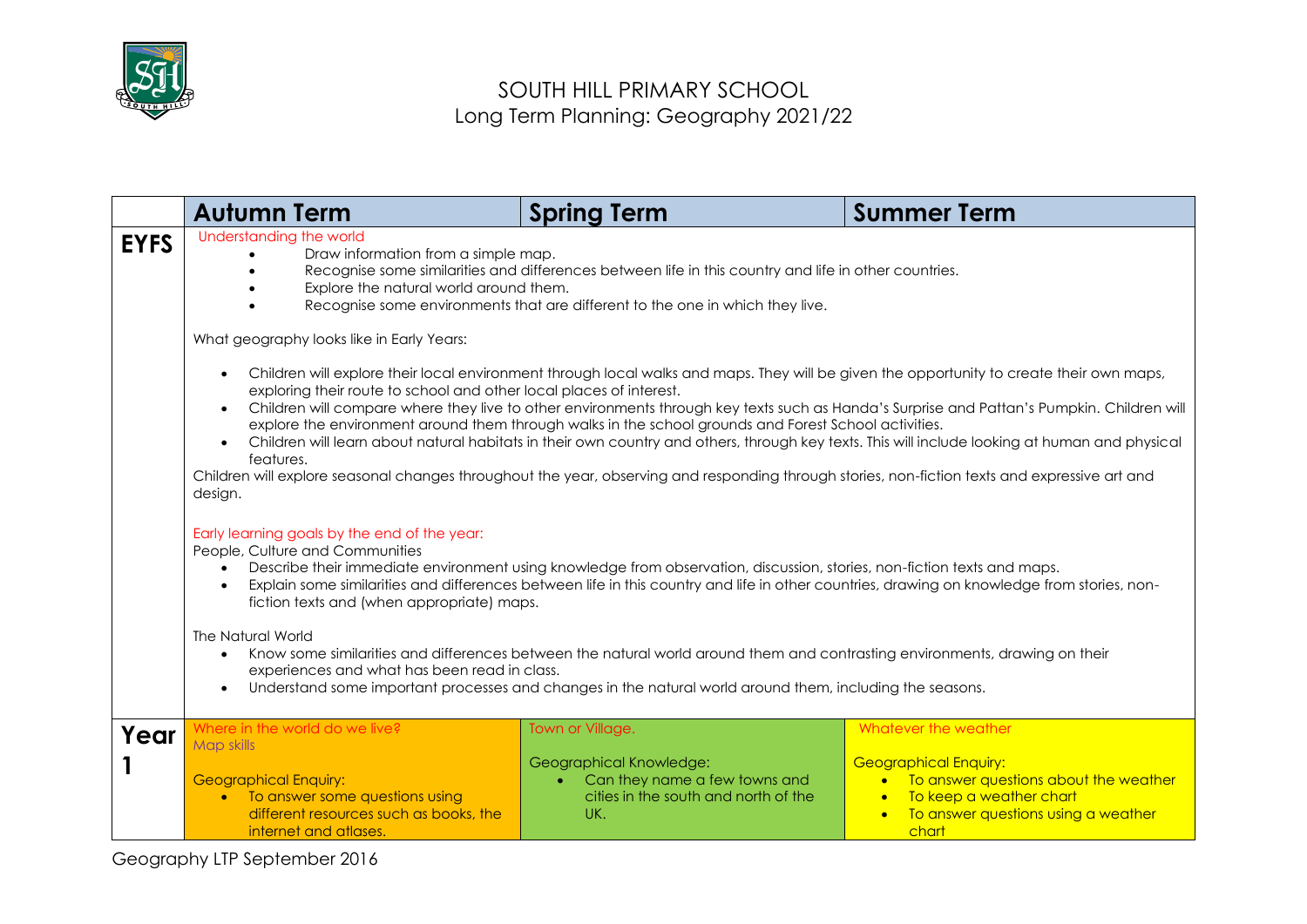

|                        | Can they say what they like about<br>$\bullet$<br>their locality.<br>Can they sort things they like and<br>$\bullet$<br>don't like.<br>Can they think of a few relevant<br>$\bullet$<br>questions to ask about a locality.<br><b>Physical Geography:</b><br>Can they tell someone their address.<br>$\bullet$<br>Can they describe a locality using<br>$\bullet$<br>words and pictures.<br>Can they identify the four countries<br>$\bullet$<br>making up the United Kingdom.                                                                                | <b>Physical Geography:</b><br>Can they name key features<br>associated with a town or village<br>e.g. chuch, farm, shop, house.<br>e.g. factory, detached house, semi-<br>detached house, terraced house.<br>Human Geography:<br>Can they name different jobs that<br>people living in their area might do. | To make plausible predictions about<br>$\bullet$<br>what the weather may be like later in<br>the day/tomorrow. T<br>To point out where the equator, north<br>$\bullet$<br>pole and south pole are on a globe or<br>atlas<br><b>Physical Geography:</b><br>• To explain the key features of a hot or<br>cold place<br>• To explain how the weather changes<br>with each season<br>Human Geography:<br>• To begin to explain why they would<br>wear different clothes at different times<br>of the year<br>• To tell something about the people who<br>live in a hot or a cold place<br>• To explain what they might wear if they<br>lived in a very hot or cold place |
|------------------------|--------------------------------------------------------------------------------------------------------------------------------------------------------------------------------------------------------------------------------------------------------------------------------------------------------------------------------------------------------------------------------------------------------------------------------------------------------------------------------------------------------------------------------------------------------------|-------------------------------------------------------------------------------------------------------------------------------------------------------------------------------------------------------------------------------------------------------------------------------------------------------------|----------------------------------------------------------------------------------------------------------------------------------------------------------------------------------------------------------------------------------------------------------------------------------------------------------------------------------------------------------------------------------------------------------------------------------------------------------------------------------------------------------------------------------------------------------------------------------------------------------------------------------------------------------------------|
| Year<br>$\overline{2}$ | Where in the world - Autumn 1<br>Locating continents and oceans of the world<br><b>Geographical Enquiry:</b><br>• To label a diagram or photograph<br>using some geographical words<br>To make inferences by looking at a<br>$\bullet$<br>weather chart<br>To make plausible predictions about<br>$\bullet$<br>what the weather may be like in<br>different parts of the world<br><b>Physical Geography:</b><br>To describe a place outside Europe<br>$\bullet$<br>using geographical words<br>To describe some of the features<br>associated with an island |                                                                                                                                                                                                                                                                                                             | What makes the perfect place to live? - Summer<br>Contrasting physical geography - Hemel<br>Hempstead vs the coast<br><b>Geographical Enquiry:</b><br>• To label a diagram or photograph using<br>some geographical words<br>• To find out about a locality by using<br>different sources of evidence<br>To find out about a locality by asking<br>some relevant questions to someone<br>else<br>To say what they like and don't like<br>about their locality and another locality<br>like the seaside<br><b>Physical Geography:</b>                                                                                                                                 |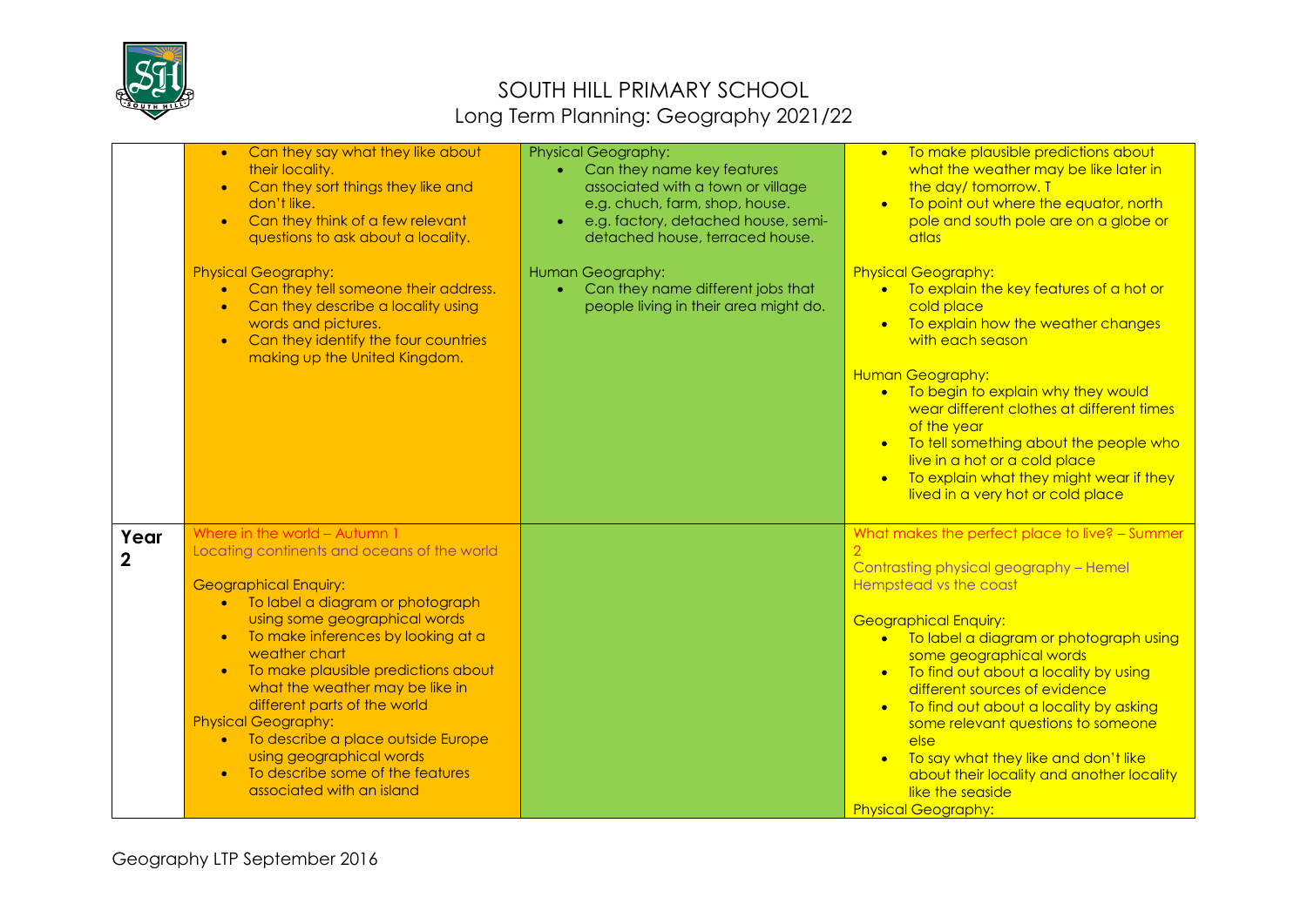

| To use a map, photographs, film or<br>$\bullet$<br>plan to describe a contrasting locality | To describe some physical features of<br>$\bullet$<br>their own locality                       |
|--------------------------------------------------------------------------------------------|------------------------------------------------------------------------------------------------|
| outside Europe<br><b>Human Geography:</b>                                                  | To explain what makes a locality special<br>$\bullet$<br>To describe some places which are not |
| • To explain how the weather affects                                                       | near the school                                                                                |
| different people                                                                           | To describe the key features of a place<br>$\bullet$                                           |
| <b>Geographical Knowledge:</b>                                                             | using words like beach, coast, forest, hill,                                                   |
| • To name the continents of the world<br>and find them in an atlas                         | mountain, ocean and valley                                                                     |
| To name the world's oceans and find                                                        | To find the longest and shortest route<br>using a map                                          |
| them in an atlas                                                                           | <b>Human Geography:</b>                                                                        |
| To name the major cities of England,                                                       | • To describe some human features of                                                           |
| Wale, Scotland and Ireland (recap                                                          | their own locality such as the jobs                                                            |
| from Year 1)                                                                               | people do                                                                                      |
| To locate some of the world's major<br>$\bullet$<br>rivers and mountain ranges             | • To explain how the jobs people do might<br>be different in different parts of the world      |
| To point out the North, South, East and<br>$\bullet$                                       | • To consider if people try to make the                                                        |
| West associated with maps and                                                              | area better and how                                                                            |
| compass                                                                                    | • To explain the facilities a town or village                                                  |
|                                                                                            | might need                                                                                     |
| Curriculum Enrichment: Journey on an<br>airplane, Making Balloon Worlds                    | Geographical Knowledge:<br>• To find where they live on a map of the                           |
|                                                                                            | <b>UK</b>                                                                                      |
| What makes the perfect celebration? -                                                      |                                                                                                |
| Autumn 2                                                                                   | Hook: Walk around Hemel Hempstead to think<br>about what they like about their town (home      |
| Contrasting locality - a non-European country                                              | task)                                                                                          |
| <b>Geographical Enquiry:</b>                                                               | Curriculum Enrichment: Visit to the seaside                                                    |
| To find out about a locality by using                                                      |                                                                                                |
| different sources of evidence                                                              |                                                                                                |
| To find out about a locality by asking                                                     |                                                                                                |
| some relevant questions to someone<br>else                                                 |                                                                                                |
| <b>Physical Geography:</b>                                                                 |                                                                                                |
| To explain what makes a locality<br>$\bullet$                                              |                                                                                                |
| special                                                                                    |                                                                                                |
| To describe some places which are                                                          |                                                                                                |
| not near their school                                                                      |                                                                                                |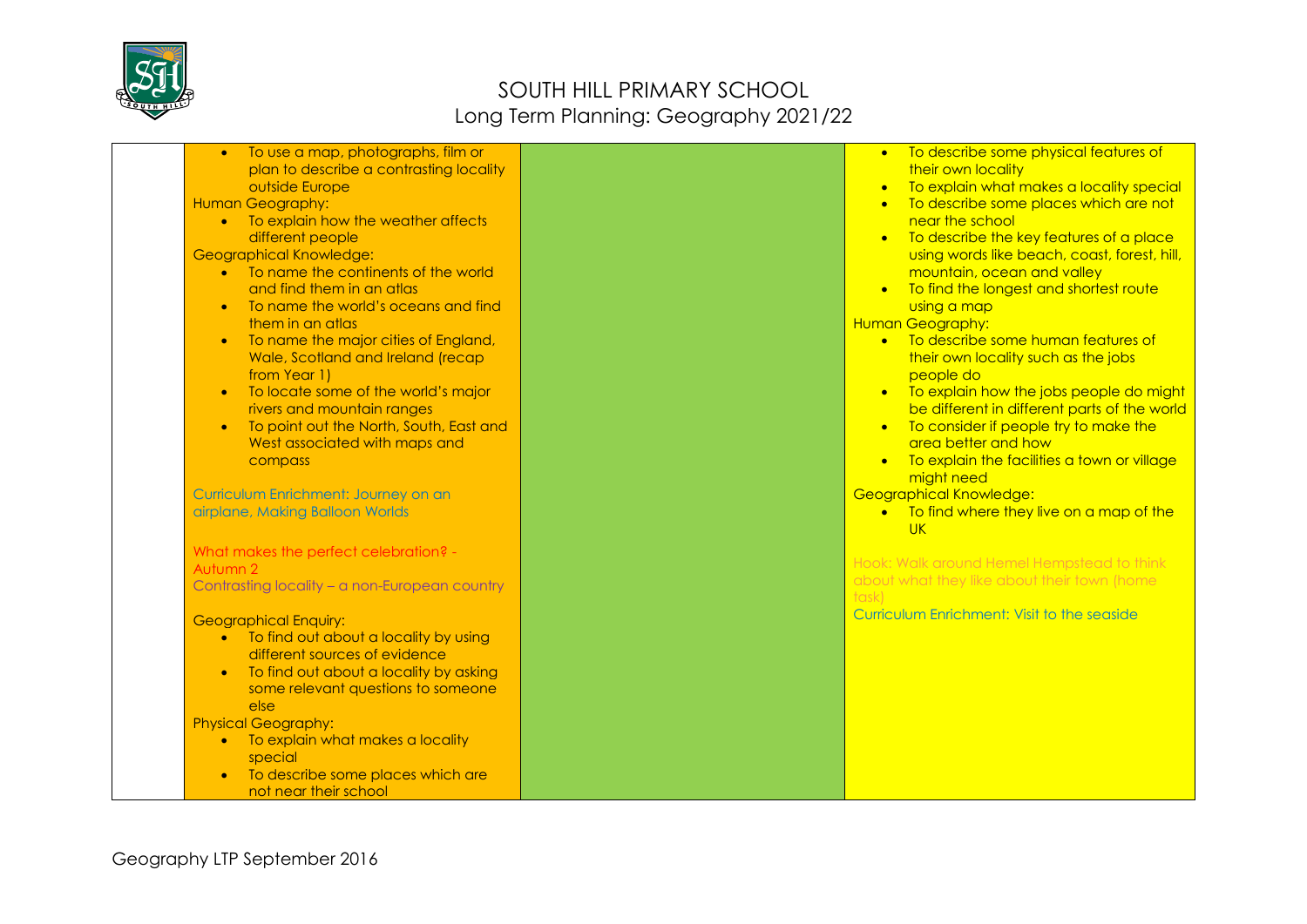

|           | To use a map, photographs, film or<br>plan to describe a contrasting locality<br>outside Europe<br>Human Geography:<br>• To explain how the jobs people do<br>may be different in different parts of<br>the world<br>Hook: Bringing in pictures of somewhere they<br>e visited and comparing to where they live<br><b>Curriculum Enrichment: International Day</b>                                                                                                                                                                                                                                                                                                                                                                                                    |                                                                                                                                                                                                                                                                                                                                                                                                                                                                                                                                                                                                                                                      |                                                                                                                                                                                                                                                                                                                                                                                                                                                                                                                                                                                                                                                                                                                                                                                                                                                                                                                                                                                                                         |
|-----------|-----------------------------------------------------------------------------------------------------------------------------------------------------------------------------------------------------------------------------------------------------------------------------------------------------------------------------------------------------------------------------------------------------------------------------------------------------------------------------------------------------------------------------------------------------------------------------------------------------------------------------------------------------------------------------------------------------------------------------------------------------------------------|------------------------------------------------------------------------------------------------------------------------------------------------------------------------------------------------------------------------------------------------------------------------------------------------------------------------------------------------------------------------------------------------------------------------------------------------------------------------------------------------------------------------------------------------------------------------------------------------------------------------------------------------------|-------------------------------------------------------------------------------------------------------------------------------------------------------------------------------------------------------------------------------------------------------------------------------------------------------------------------------------------------------------------------------------------------------------------------------------------------------------------------------------------------------------------------------------------------------------------------------------------------------------------------------------------------------------------------------------------------------------------------------------------------------------------------------------------------------------------------------------------------------------------------------------------------------------------------------------------------------------------------------------------------------------------------|
| Year<br>3 | Is a Pirate's life for me? - Autumn 2<br><b>Map skills</b><br><b>Geographical Enquiry:</b><br>• To identify key features of a locality by<br>using a map<br>To begin to use 4 figure grid references<br>$\bullet$<br>To accurately plot NESW on a map<br>To use some basic OS symbols<br>To make accurate measurement of<br>$\bullet$<br>distances within 100km<br><b>Physical Geography:</b><br>To use maps and atlases appropriately<br>$\bullet$<br>by using contents and indexes<br>To recognise the 8 points of a compass<br>(N. NW, W, SW, SE, E, NE)<br>Human Geography:<br><b>Geographical Knowledge:</b><br>Curriculum Enrichment: Pirate Afternoon -<br>map, treasure hunt and craft<br>Using ordnance survey maps to go on a walk<br>around Hemel/the moor | How can I avoid a (natural) disaster? -<br>Autumn 2<br><b>Earthquakes and Volcanoes</b><br>Geographical Enquiry:<br><b>Physical Geography:</b><br>To describe how volcanoes are<br>$\bullet$<br>created<br>To describe how earthquakes are<br>$\bullet$<br>created<br>Human Geography:<br>To explain how volcanoes have an<br>$\bullet$<br>impact on people's lives<br>Can they explain how people's lives<br>$\bullet$<br>vary due to weather?<br>Geographical Knowledge:<br>To locate and name some of the<br>$\bullet$<br>world's most famous volcanoes<br>Curriculum Enrichment: Visit from One day<br><b>Creative (Earth and Volcanoes Day)</b> | Who would live in a place like this? - Summer 2<br>Place study - Venice<br><b>Geographical Enquiry:</b><br>• To use correct geographical words to<br>describe a place and events that<br>happen there<br>To work out how long it would take to<br>$\bullet$<br>get to a given destination taking<br>account of the mode of transport<br><b>Physical Geography:</b><br>• To confidently describe physical<br>features in a locality and why they are<br>there<br>Can they locate the Mediterranean<br>and explain why it is a popular holiday<br>destination?<br><b>Human Geography:</b><br>• To confidently describe human features<br>in a locality<br>To explain why a locality has certain<br>$\bullet$<br>human features<br>To explain why a place is like it is<br>$\bullet$<br>Can they explain how the lives of<br>$\bullet$<br>people living in the Mediterranean<br>would be different from their own?<br><b>Geographical Knowledge:</b><br>To name a number of countries in the<br><b>Northern Hemisphere</b> |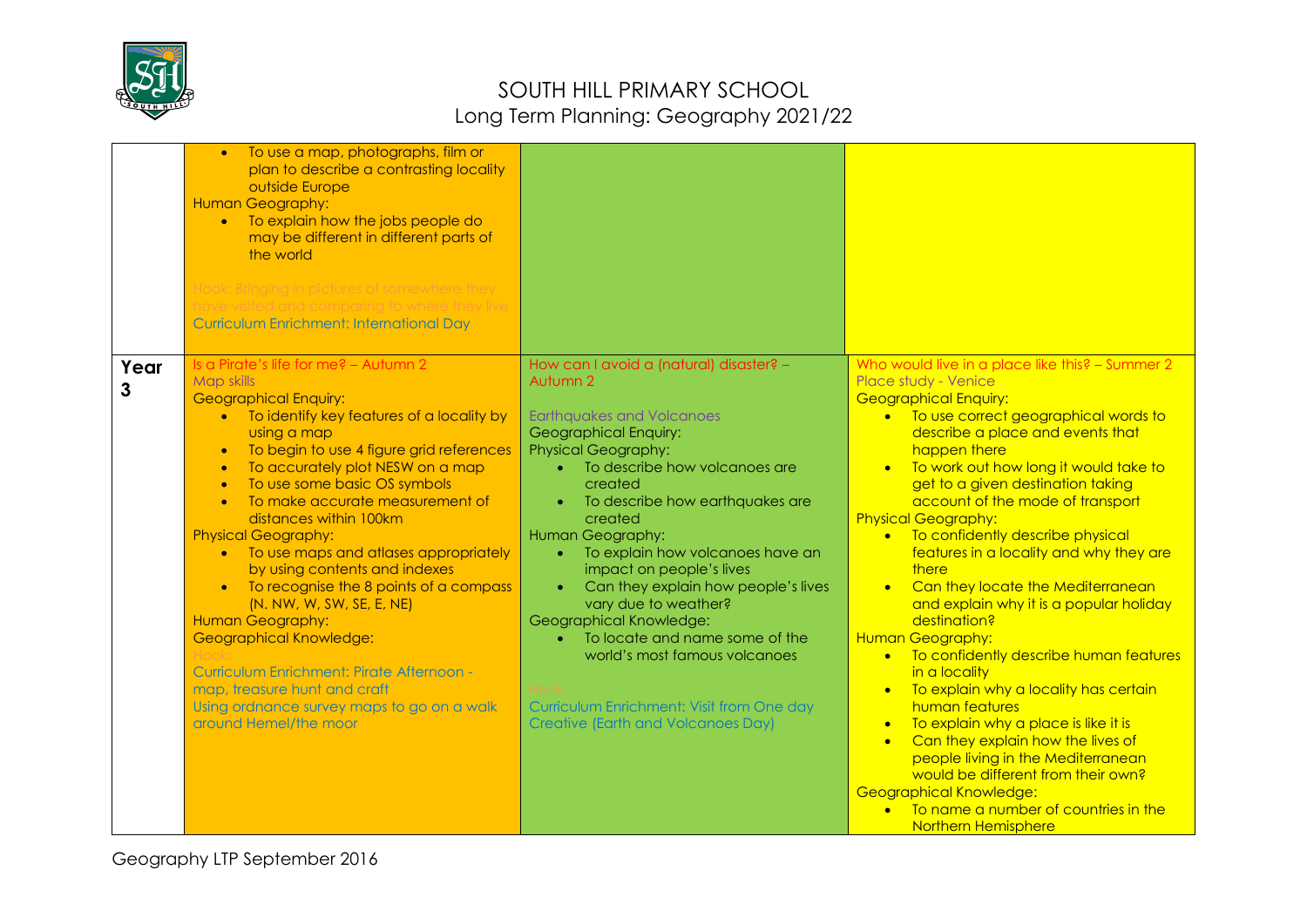

|      |                                                           | • To name and locate some well-known<br>European countries<br>• To name and locate the capital cities of<br>neighbouring European countries<br>• Are they aware of different weather in<br>different parts of the world, especially<br>Europe?<br>To name and locate the largest two<br>$\bullet$<br>seas in Europe<br>Hook: Pictures of teacher's trip to Venice<br><b>Curriculum Enrichment:</b><br>Visit to the moor to look at physical and human<br>features, why would people prefer to holiday in |
|------|-----------------------------------------------------------|----------------------------------------------------------------------------------------------------------------------------------------------------------------------------------------------------------------------------------------------------------------------------------------------------------------------------------------------------------------------------------------------------------------------------------------------------------------------------------------------------------|
| Year | What difference can I make to the world? -                | Venice vs Hemel Hempstead?<br>Where do people from our class/ school come                                                                                                                                                                                                                                                                                                                                                                                                                                |
| 4    | Spring 1                                                  | from?-Summer 2                                                                                                                                                                                                                                                                                                                                                                                                                                                                                           |
|      | Environmental Issues - choose an area                     | <b>World Map Skills</b>                                                                                                                                                                                                                                                                                                                                                                                                                                                                                  |
|      | Geographical Enquiry:                                     | <b>Geographical Enquiry:</b>                                                                                                                                                                                                                                                                                                                                                                                                                                                                             |
|      | Get chn to ask some questions about that                  | • To find the same place on a globe and                                                                                                                                                                                                                                                                                                                                                                                                                                                                  |
|      | area that they have to answer through their               | in an atlas                                                                                                                                                                                                                                                                                                                                                                                                                                                                                              |
|      | own research<br><b>Physical Geography:</b>                | <b>Physical Geography:</b><br>Human Geography:                                                                                                                                                                                                                                                                                                                                                                                                                                                           |
|      | What physical features does that area have?               | <b>Geographical Knowledge:</b>                                                                                                                                                                                                                                                                                                                                                                                                                                                                           |
|      | Human Geography:                                          | To locate the Tropic of Cancer and the                                                                                                                                                                                                                                                                                                                                                                                                                                                                   |
|      | To find different views about an                          | <b>Tropic of Capricorn</b>                                                                                                                                                                                                                                                                                                                                                                                                                                                                               |
|      | environmental issue and to consider their                 | • To know the difference between the<br><b>British Isles, Great Britain and the UK</b>                                                                                                                                                                                                                                                                                                                                                                                                                   |
|      | own viewpoint<br>To explain how people are trying to      | To know the countries that make up the<br>$\bullet$                                                                                                                                                                                                                                                                                                                                                                                                                                                      |
|      | manage their environment                                  | <b>European Union</b>                                                                                                                                                                                                                                                                                                                                                                                                                                                                                    |
|      | Geographical Knowledge:                                   | • To know up to six cities in the UK and to                                                                                                                                                                                                                                                                                                                                                                                                                                                              |
|      |                                                           | locate them on a map                                                                                                                                                                                                                                                                                                                                                                                                                                                                                     |
|      |                                                           | • To locate and name some of the main                                                                                                                                                                                                                                                                                                                                                                                                                                                                    |
|      |                                                           | islands which surround the UK<br>To name the areas of origin of the main                                                                                                                                                                                                                                                                                                                                                                                                                                 |
|      | Curriculum Enrichment: tree planting on                   | ethnic groups in the UK and their school/                                                                                                                                                                                                                                                                                                                                                                                                                                                                |
|      | school grounds.                                           | class                                                                                                                                                                                                                                                                                                                                                                                                                                                                                                    |
|      |                                                           | • To name the counties that make up the                                                                                                                                                                                                                                                                                                                                                                                                                                                                  |
|      | Where do people from our class come from?<br>$-$ Spring 2 | home counties of London                                                                                                                                                                                                                                                                                                                                                                                                                                                                                  |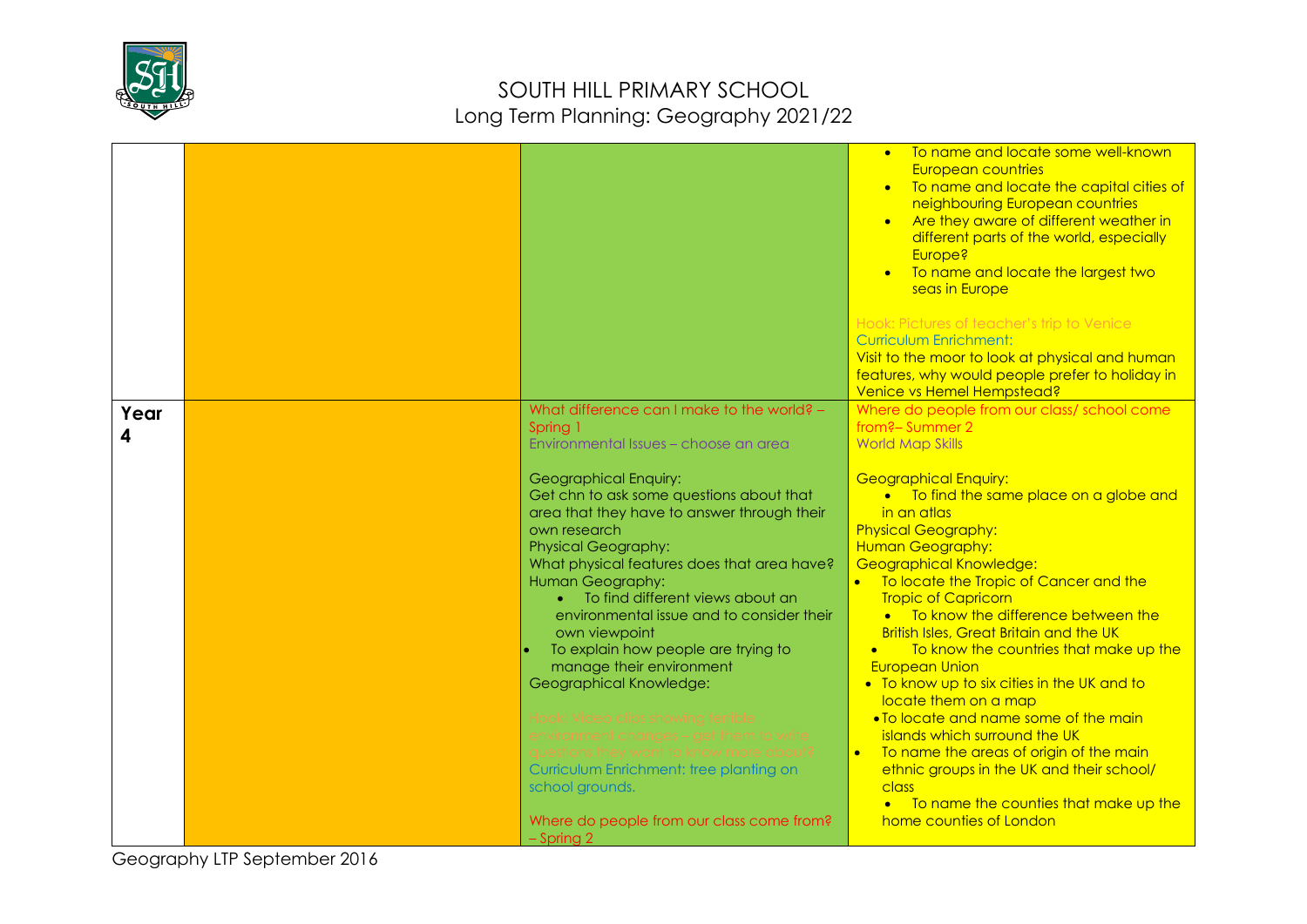

|  | Village Study - contrasting a city and village<br>Geographical Enquiry:<br>to carry out a survey to discover features<br>of cities and villages<br>to label the same features on an<br>aerial photograph as on a map<br>to plan a journey to a place in<br>England<br>To accurately measure and collect<br>information e.g. rainfall, temperature, wind<br>speed, noise levels, traffic etc<br>• To give accurate measurement<br>between two given places in the UK<br><b>Physical Geography:</b><br>to describe the main features of a well-<br>known city<br>to describe the main features of a<br>village<br>to describe the main differences<br>between cities and villages<br>to use appropriate symbols to<br>represent different physical features on a<br>map<br>to explain how a locality has changed<br>$\bullet$<br>over time with reference to physical<br>features<br>Human Geography:<br>to explain why people are attracted<br>$\bullet$<br>to live in cities<br>to explain why people are attracted<br>to live in a village rather than a city<br>to explain how a locality has<br>changed over time with reference to<br>human features<br>to suggest different ways that a<br>locality could be changed or<br>improved<br>Geographical Knowledge:<br>nd out intormation about c | To name some of the main towns and cities<br>in Yorkshire and Lancashire<br>Hook:<br>Curriculum Enrichment: to conduct a survey as<br>to where people are from in the UK/ other<br>countries.<br>Chn to create a presentation about where their<br>families are from and present to class |
|--|---------------------------------------------------------------------------------------------------------------------------------------------------------------------------------------------------------------------------------------------------------------------------------------------------------------------------------------------------------------------------------------------------------------------------------------------------------------------------------------------------------------------------------------------------------------------------------------------------------------------------------------------------------------------------------------------------------------------------------------------------------------------------------------------------------------------------------------------------------------------------------------------------------------------------------------------------------------------------------------------------------------------------------------------------------------------------------------------------------------------------------------------------------------------------------------------------------------------------------------------------------------------------------------------------|-------------------------------------------------------------------------------------------------------------------------------------------------------------------------------------------------------------------------------------------------------------------------------------------|
|--|---------------------------------------------------------------------------------------------------------------------------------------------------------------------------------------------------------------------------------------------------------------------------------------------------------------------------------------------------------------------------------------------------------------------------------------------------------------------------------------------------------------------------------------------------------------------------------------------------------------------------------------------------------------------------------------------------------------------------------------------------------------------------------------------------------------------------------------------------------------------------------------------------------------------------------------------------------------------------------------------------------------------------------------------------------------------------------------------------------------------------------------------------------------------------------------------------------------------------------------------------------------------------------------------------|-------------------------------------------------------------------------------------------------------------------------------------------------------------------------------------------------------------------------------------------------------------------------------------------|

Geography LTP September 2016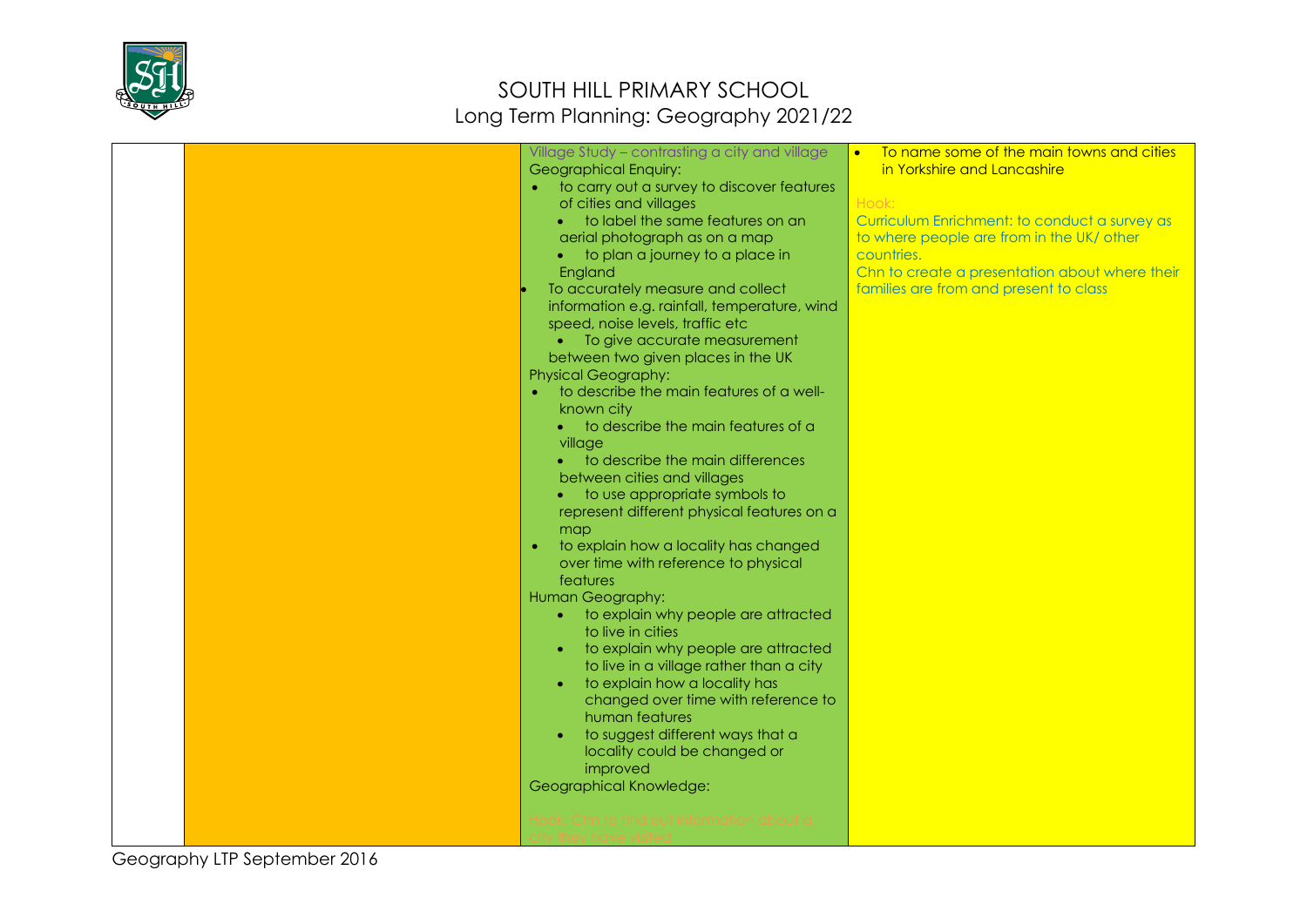

|           |                                                                                                                                                                                                                                                                                                                                                                                                                                                                                                                                                                                                                                                                                                                                                                                                                                                                                                                                                                                                                                                                                   | Curriculum Enrichment: to visit a local village<br>Ideas: Could think about it in terms of estate<br>agents, what sort of people would like to live<br>in village vs city                                                                                                                                                                                                                                                                                                                                                                                                                                                                                                                                                                                                                                                                                                                                                                                                    |                                                                                                                                                                                                                                                                                                                                                                                                                                                                                                                                                                                                                                                                                                                                                                                                                                                                                                             |
|-----------|-----------------------------------------------------------------------------------------------------------------------------------------------------------------------------------------------------------------------------------------------------------------------------------------------------------------------------------------------------------------------------------------------------------------------------------------------------------------------------------------------------------------------------------------------------------------------------------------------------------------------------------------------------------------------------------------------------------------------------------------------------------------------------------------------------------------------------------------------------------------------------------------------------------------------------------------------------------------------------------------------------------------------------------------------------------------------------------|------------------------------------------------------------------------------------------------------------------------------------------------------------------------------------------------------------------------------------------------------------------------------------------------------------------------------------------------------------------------------------------------------------------------------------------------------------------------------------------------------------------------------------------------------------------------------------------------------------------------------------------------------------------------------------------------------------------------------------------------------------------------------------------------------------------------------------------------------------------------------------------------------------------------------------------------------------------------------|-------------------------------------------------------------------------------------------------------------------------------------------------------------------------------------------------------------------------------------------------------------------------------------------------------------------------------------------------------------------------------------------------------------------------------------------------------------------------------------------------------------------------------------------------------------------------------------------------------------------------------------------------------------------------------------------------------------------------------------------------------------------------------------------------------------------------------------------------------------------------------------------------------------|
| Year<br>5 | Where in the world? - Autumn 2<br>Geographical skills and fieldwork<br><b>Geographical Enquiry:</b><br>• To collect information about a place<br>and to use it in a report<br>To map land use<br>$\bullet$<br>To make detailed sketches and plans;<br>$\bullet$<br>improving accuracy later<br><b>Physical Geography:</b><br>Human Geography:<br><b>Geographical Knowledge:</b><br>• To name and locate many of the<br>world's most famous mountain regions<br>maps<br>To locate the USA and Canada on a<br>$\bullet$<br>world map and atlas<br><b>INTERNATIONAL DAY FOCUS:</b><br>• GE: To work out an accurate itinerary<br>detailing a journey to another part of<br>the world<br>PG: To explain what a place (open to<br>$\bullet$<br>environmental and physical change)<br>might be like in the future taking<br>account of physical features<br>HG: To report on ways in which<br>$\bullet$<br>humans have both improved and<br>damaged the environment<br>GK: To begin to recognise the climate<br>$\bullet$<br>of a given country according to its<br>location on the map | Spring 2<br>Contrasting localities - UK vs South America<br>Geographical Enquiry:<br>To collect information about a place<br>and use it in a report<br>To find plausible answers to their own<br>geographical questions<br>To plan a journey to a place in<br>$\bullet$<br>another part of the world, taking<br>account of distance and time<br>• To map land use<br><b>Physical Geography:</b><br>To explain how a location fits into its<br>wider geographical location; with<br>reference to physical features<br>Human Geography:<br>To explain how a location fits into its<br>$\bullet$<br>wider geographical location; with<br>reference to human and economical<br>features<br>Geographical Knowledge:<br>To locate and name the main<br>countries in South America on a<br>world map and atlas<br>To begin to recognise the climate of<br>$\bullet$<br>a given country according to its<br>location on the map<br>Curriculum Enrichment: South American<br>Carnival | Where does water come from? - Summer 2<br>Locating continents and oceans of the world<br><b>Geographical Enquiry:</b><br>• To collect information about a place<br>and use it in a report<br>To map land use<br>$\bullet$<br>To find plausible answers to their own<br>$\bullet$<br>geographical questions<br><b>Physical Geography:</b><br>• To explain why many cities of the world<br>are situated by rivers<br>To explain how the water cycle works<br>To explain why water is such a valuable<br>$\bullet$<br>commodity<br>Human Geography:<br>• To explain why people are attracted to<br>live by rivers<br>To explain what a place might be like in<br>the future, taking account of issues<br>impacting on human features<br>Geographical Knowledge:<br>• To name and locate many of the<br>world's major rivers on the maps<br>Hook <sup>-</sup><br>Curriculum Enrichment: River trip (self - led) |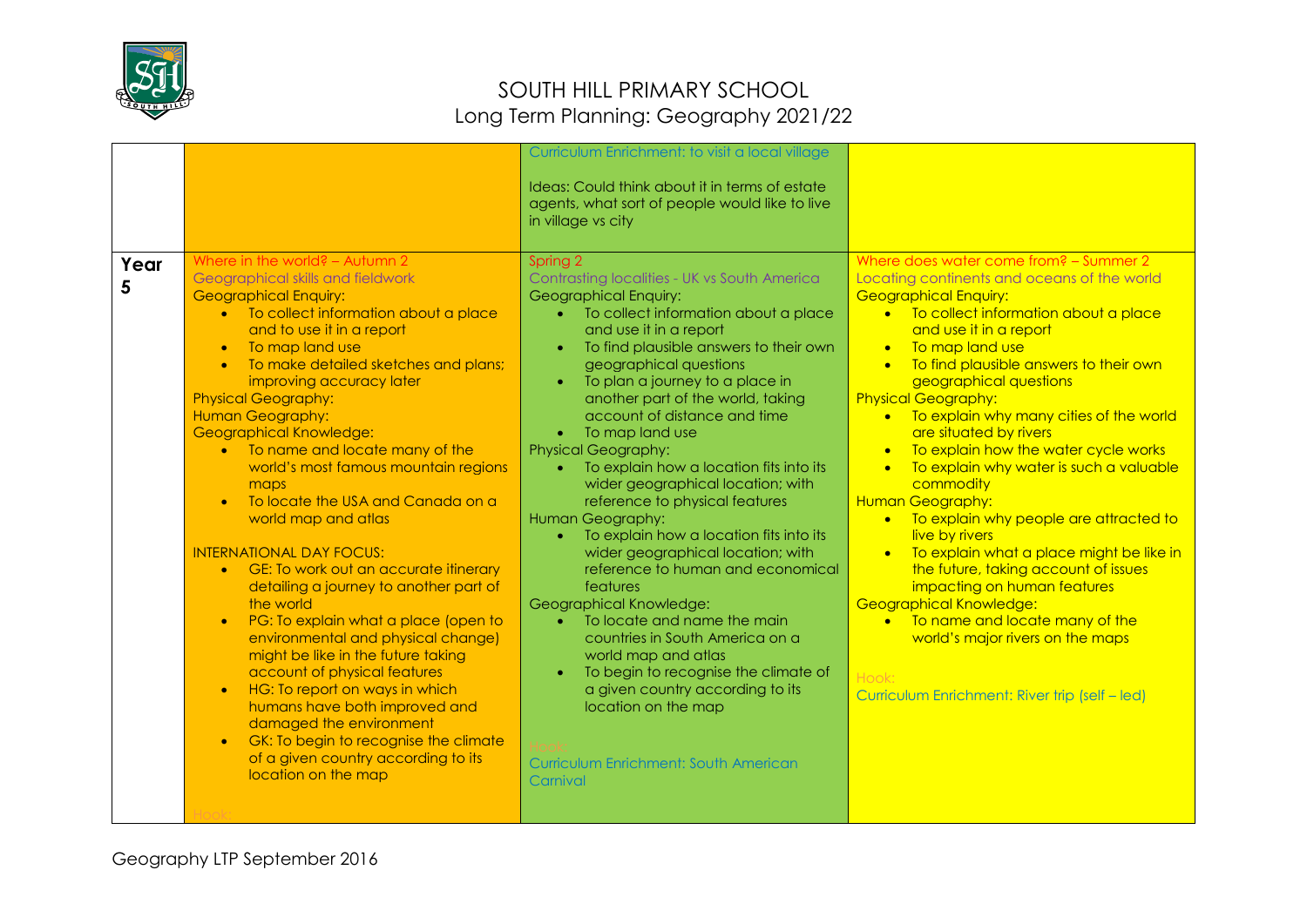

|           | <b>Curriculum Enrichment: Local walk and</b><br><b>International Day</b> |                                                                                                                                                                                                                                                                                                                                                                                                                                                                                                                                                                                                                                                                                                                                                                                                                                                                                                                                                                                                                            |                                                                                                                                                                                                                                                                                                                                                                                                                                                                                                                                                                                                                                                                                                                                                                                                                                                                                                                                                                                                                                                                                                                                                                                                                                                                                   |
|-----------|--------------------------------------------------------------------------|----------------------------------------------------------------------------------------------------------------------------------------------------------------------------------------------------------------------------------------------------------------------------------------------------------------------------------------------------------------------------------------------------------------------------------------------------------------------------------------------------------------------------------------------------------------------------------------------------------------------------------------------------------------------------------------------------------------------------------------------------------------------------------------------------------------------------------------------------------------------------------------------------------------------------------------------------------------------------------------------------------------------------|-----------------------------------------------------------------------------------------------------------------------------------------------------------------------------------------------------------------------------------------------------------------------------------------------------------------------------------------------------------------------------------------------------------------------------------------------------------------------------------------------------------------------------------------------------------------------------------------------------------------------------------------------------------------------------------------------------------------------------------------------------------------------------------------------------------------------------------------------------------------------------------------------------------------------------------------------------------------------------------------------------------------------------------------------------------------------------------------------------------------------------------------------------------------------------------------------------------------------------------------------------------------------------------|
|           |                                                                          |                                                                                                                                                                                                                                                                                                                                                                                                                                                                                                                                                                                                                                                                                                                                                                                                                                                                                                                                                                                                                            |                                                                                                                                                                                                                                                                                                                                                                                                                                                                                                                                                                                                                                                                                                                                                                                                                                                                                                                                                                                                                                                                                                                                                                                                                                                                                   |
| Year<br>6 |                                                                          | What creatures would you find in a fantasy<br>world? - Spring 1<br><b>Biomes</b><br>Geographical Enquiry:<br><b>Physical Geography:</b><br>To give extended descriptions of the<br>physical features of different places<br>around the world<br>Human Geography:<br>To give an extended description of<br>the human features of different<br>places around the world<br>Geographical Knowledge:<br>To name the largest desert in the<br>$\bullet$<br>world<br>To identify and name the Tropics of<br>$\bullet$<br>Cancer and Capricorn as well as the<br>Artic and Antarctic circles<br>To explain how time zones work<br>$W$ – Spring 2<br>Africa - Savannah<br>Geographical Enquiry:<br><b>Physical Geography:</b><br>To give extended descriptions of the<br>physical features of different places<br>around the world<br>Human Geography:<br>To give an extended description of<br>the human features of different<br>places around the world<br>Geographical Knowledge:<br>To name the largest desert in the<br>world | W - Summer 1<br><b>Ordnance Survey Maps</b><br><b>Geographical Enquiry:</b><br>• To confidently explain scale and use<br>maps with a range of scales<br>• To choose the best way to collect<br>information needed and decide the<br>most appropriate units of measure<br>To make careful measurements and use<br>the data<br>To use OS maps to answer questions<br>To use maps, aerial photos, plans and<br>$\bullet$<br>web resources to describe what a<br>locality might be like<br>• To define geographical questions to<br>guide their research<br>• To use a range of self-selected<br>resources to answer questions<br><b>Physical Geography:</b><br>• To give extended descriptions of the<br>physical features of different places<br>around the world<br>To describe how some places are similar<br>and others are different in relation to<br>their human features<br>To accurately use a 4 figure grid<br>$\bullet$<br>reference<br>• To create sketch maps when carrying<br>out a field study<br><b>Human Geography:</b><br>• To map land use with their own criteria<br>To describe how some places are similar<br>$\bullet$<br>and others are different in relation to<br>their physical features<br>Geographical Knowledge:<br>• To recognise key symbols used on |
|           |                                                                          |                                                                                                                                                                                                                                                                                                                                                                                                                                                                                                                                                                                                                                                                                                                                                                                                                                                                                                                                                                                                                            | ordnance survey maps                                                                                                                                                                                                                                                                                                                                                                                                                                                                                                                                                                                                                                                                                                                                                                                                                                                                                                                                                                                                                                                                                                                                                                                                                                                              |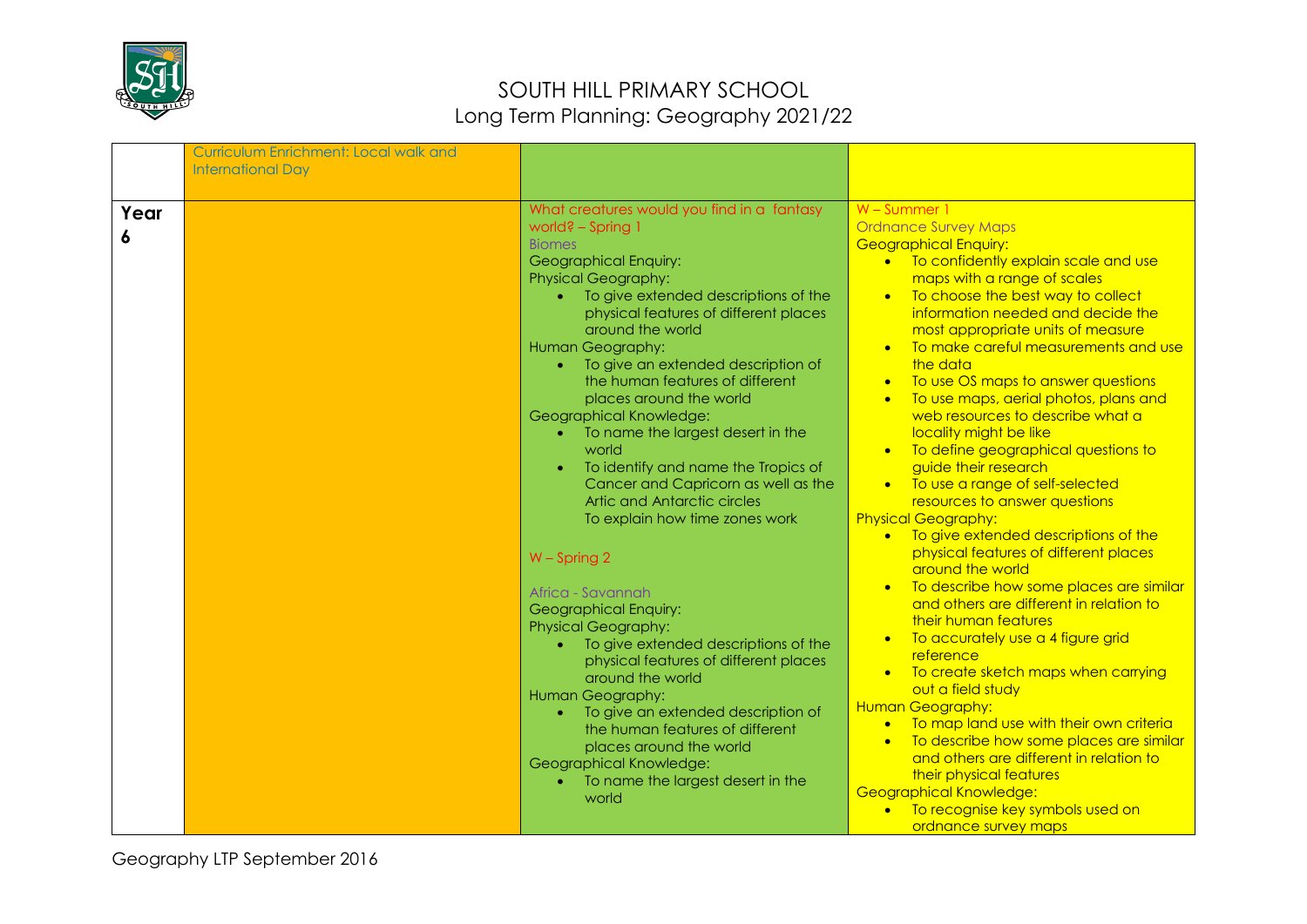

|  |  | Hook:<br>Curriculum Enrichment: Fieldwork and mapwork |
|--|--|-------------------------------------------------------|
|  |  |                                                       |

| The New Curriculum                                                                                                                                                                                                                                                                                                                              | The New Curriculum                                                                                                                                                                                                                                                                                                                                                                                                                                        |
|-------------------------------------------------------------------------------------------------------------------------------------------------------------------------------------------------------------------------------------------------------------------------------------------------------------------------------------------------|-----------------------------------------------------------------------------------------------------------------------------------------------------------------------------------------------------------------------------------------------------------------------------------------------------------------------------------------------------------------------------------------------------------------------------------------------------------|
| Geography: Key stage 1<br>Pupils should develop knowledge about the world, the United<br>Kingdom and their locality. They should understand basic<br>subject-specific vocabulary relating to human and physical<br>geography and begin to use geographical skills, including first-<br>hand observation, to enhance their locational awareness. | Geography: Key stage 2<br>Pupils should extend their knowledge and understanding beyond the<br>local area to include the United Kingdom and Europe, North and<br>South America. This will include the location and characteristics of a<br>range of the world's most significant human and physical features.<br>They should develop their use of geographical knowledge,<br>understanding and skills to enhance their locational and place<br>knowledge. |

#### **Purpose of study**

A high-quality geography education should inspire in pupils a curiosity and fascination about the world and its people that will remain with them for the rest of their lives. Teaching should equip pupils with knowledge about diverse places, people, resources and natural and human environments, together with a deep understanding of the Earth's key physical and human processes. As pupils progress, their growing knowledge about the world should help them to deepen their understanding of the interaction between physical and human processes, and of the formation and use of landscapes and environments. Geographical knowledge, understanding and skills provide the frameworks and approaches that explain how the Earth's features at different scales are shaped, interconnected and change over time.